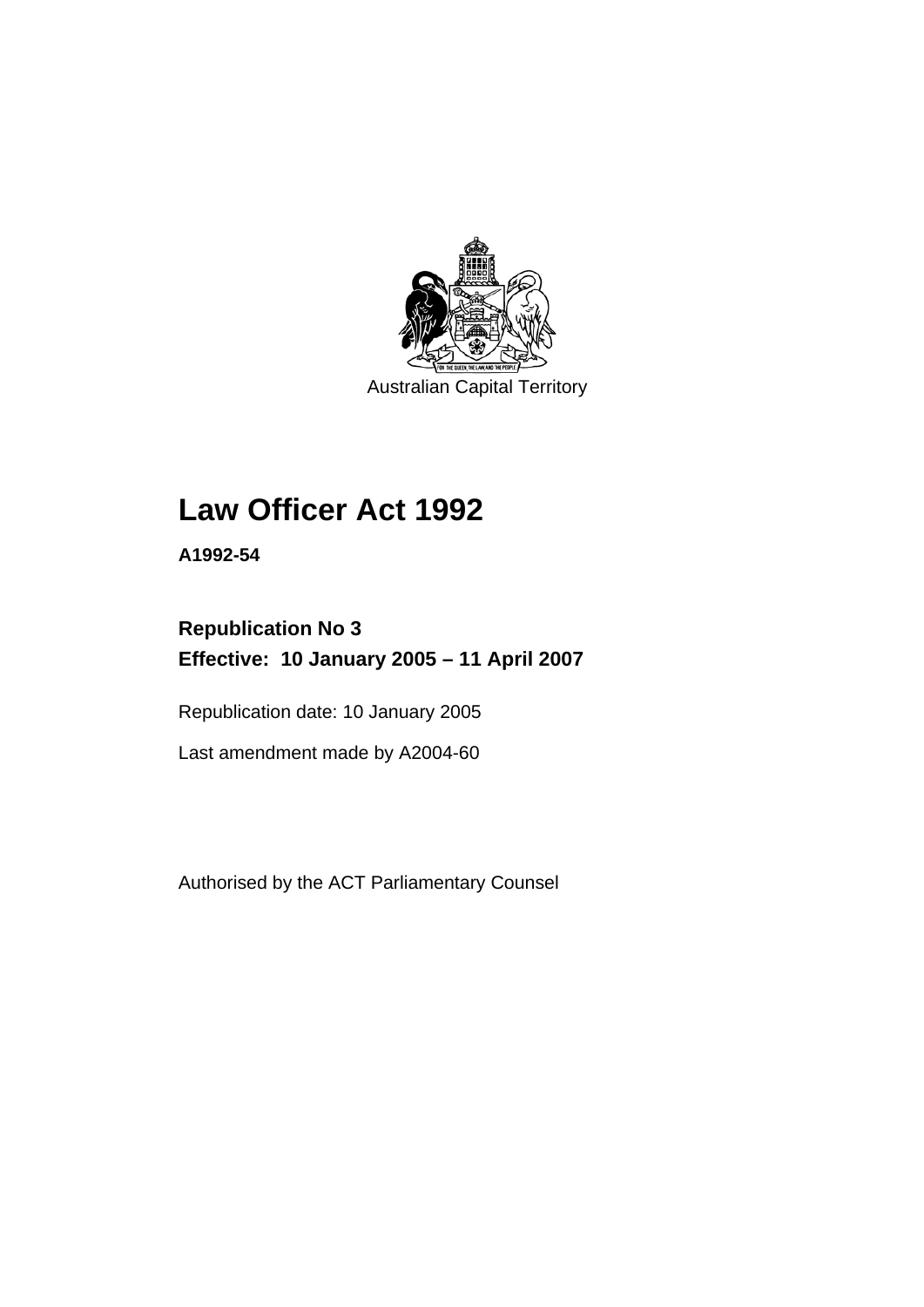# **About this republication**

#### **The republished law**

This is a republication of the *Law Officer Act 1992* (including any amendment made under the *Legislation Act 2001*, part 11.3 (Editorial changes)) as in force on 10 January 2005*.* It also includes any amendment, repeal or expiry affecting the republished law to 10 January 2005.

The legislation history and amendment history of the republished law are set out in endnotes 3 and 4.

#### **Kinds of republications**

The Parliamentary Counsel's Office prepares 2 kinds of republications of ACT laws (see the ACT legislation register at www.legislation.act.gov.au):

- authorised republications to which the *Legislation Act 2001* applies
- unauthorised republications.

The status of this republication appears on the bottom of each page.

#### **Editorial changes**

The *Legislation Act 2001*, part 11.3 authorises the Parliamentary Counsel to make editorial amendments and other changes of a formal nature when preparing a law for republication. Editorial changes do not change the effect of the law, but have effect as if they had been made by an Act commencing on the republication date (see *Legislation Act 2001*, s 115 and s 117). The changes are made if the Parliamentary Counsel considers they are desirable to bring the law into line, or more closely into line, with current legislative drafting practice.

This republication does not include amendments made under part 11.3 (see endnote 1).

#### **Uncommenced provisions and amendments**

If a provision of the republished law has not commenced or is affected by an uncommenced amendment, the symbol  $\mathbf{U}$  appears immediately before the provision heading. The text of the uncommenced provision or amendment appears only in the last endnote.

#### **Modifications**

If a provision of the republished law is affected by a current modification, the symbol  $\mathbf{M}$ appears immediately before the provision heading. The text of the modifying provision appears in the endnotes. For the legal status of modifications, see *Legislation Act 2001*, section 95.

#### **Penalties**

The value of a penalty unit for an offence against this republished law at the republication date is—

- (a) if the person charged is an individual—\$100; or
- (b) if the person charged is a corporation—\$500.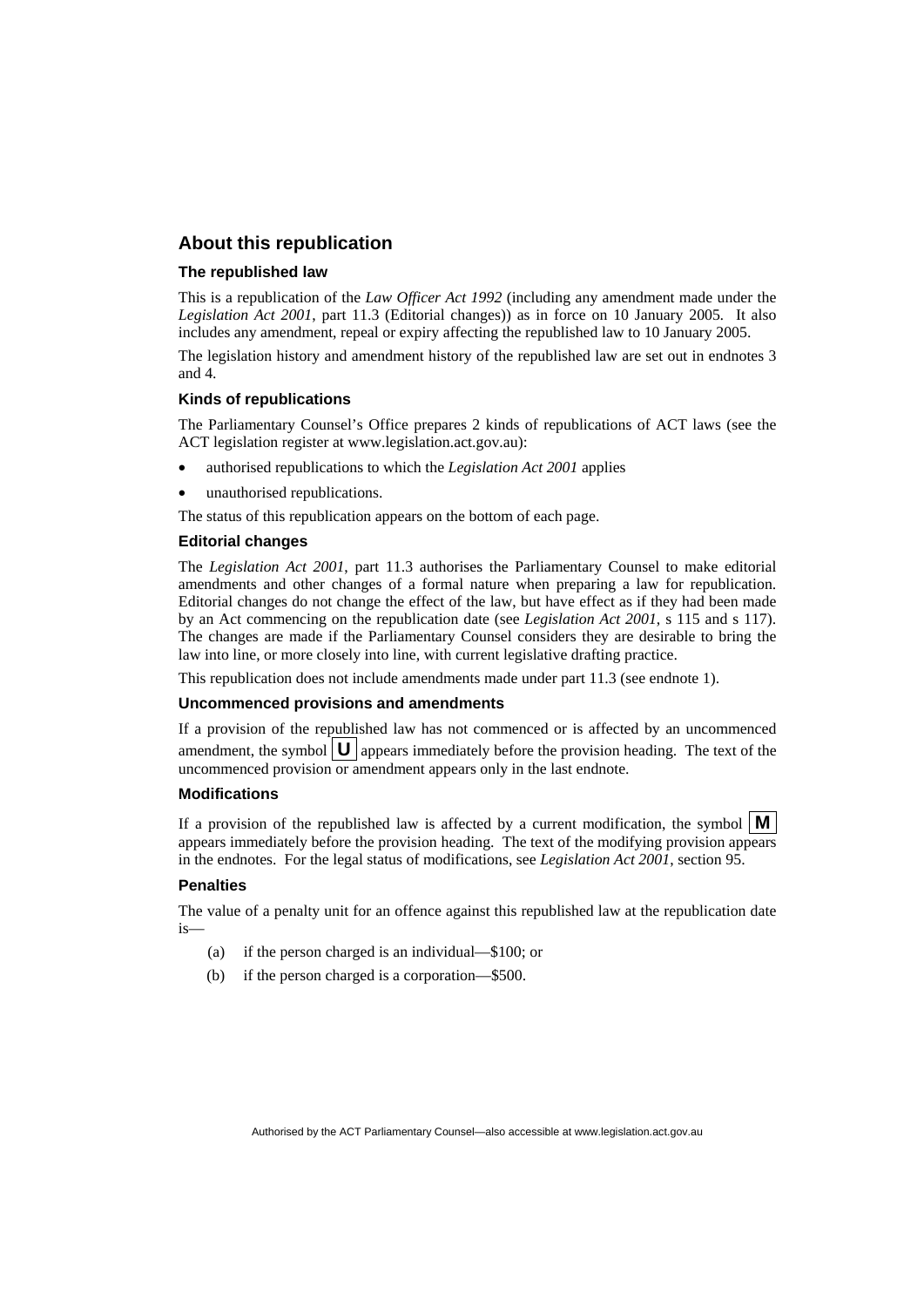

Australian Capital Territory

# **Law Officer Act 1992**

# **Contents**

|                 |                                                              | Page           |
|-----------------|--------------------------------------------------------------|----------------|
| 1               | Name of Act                                                  | 2              |
| 2               | Meaning of Attorney-General                                  | 2              |
| 3               | Position of Attorney-General                                 | 2              |
| 4               | <b>Functions of Attorney-General</b>                         | 2              |
| 5               | Additional functions of Attorney-General                     | 3              |
| 5A              | Effect of Attorney-General's functions on certain litigation | 3              |
| 5B              | Judicial notice of Attorney-General's appointment etc        | 3              |
| 6               | Regulation-making power                                      | 4              |
| <b>Endnotes</b> |                                                              |                |
| 1               | About the endnotes                                           | 5              |
| 2               | Abbreviation key                                             | 5              |
| 3               | Legislation history                                          | 6              |
| 4               | Amendment history                                            | 6              |
| 5               | Earlier republications                                       | $\overline{7}$ |
| R <sub>3</sub>  | Law Officer Act 1992                                         | contents 1     |
| 10/01/05        | Effective: 10/01/05-11/04/07                                 |                |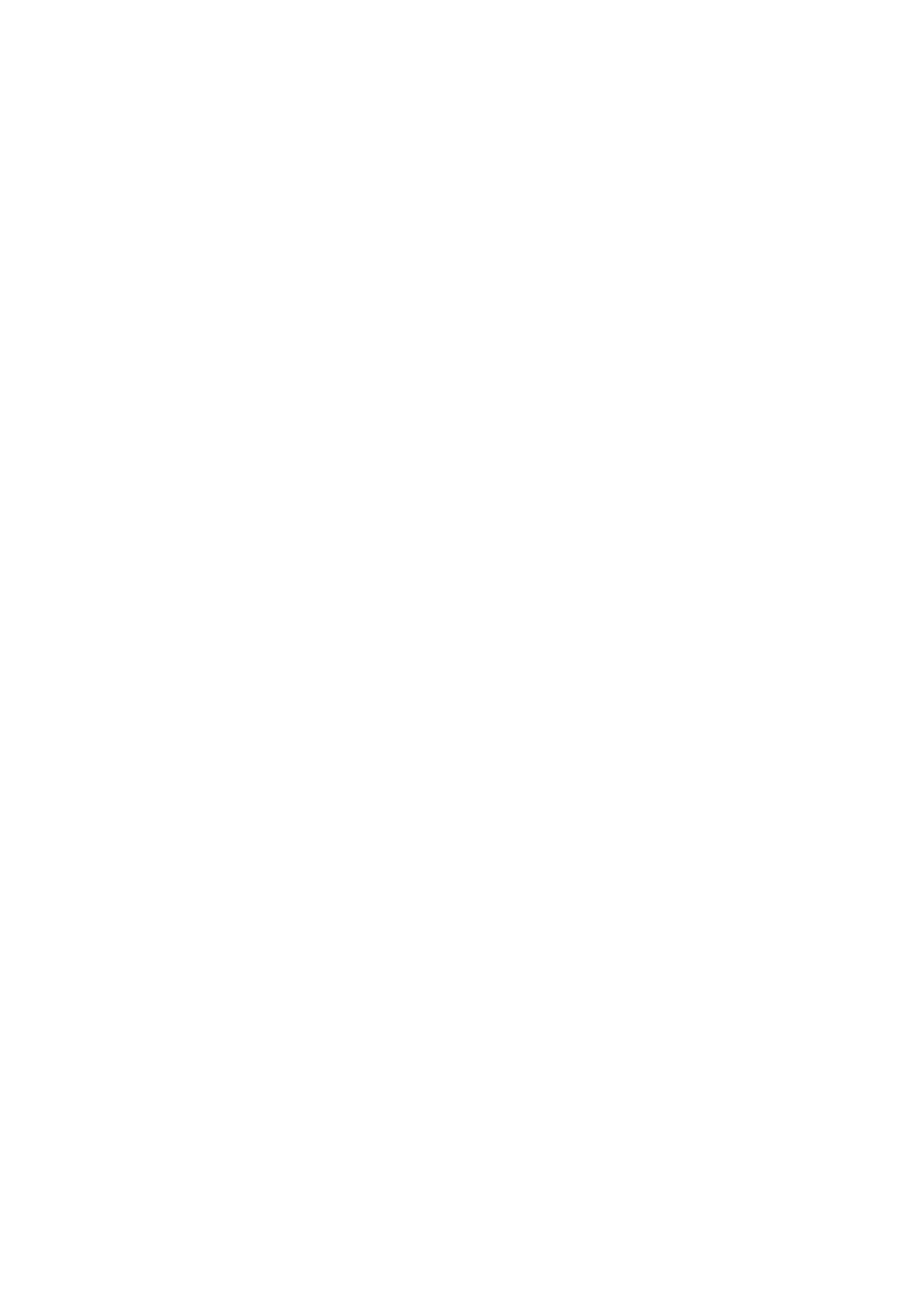

# **Law Officer Act 1992**

An Act relating to the functions and powers of the Attorney-General, and for related purposes

R3 10/01/05

Ī

Law Officer Act 1992 Effective: 10/01/05-11/04/07

page 1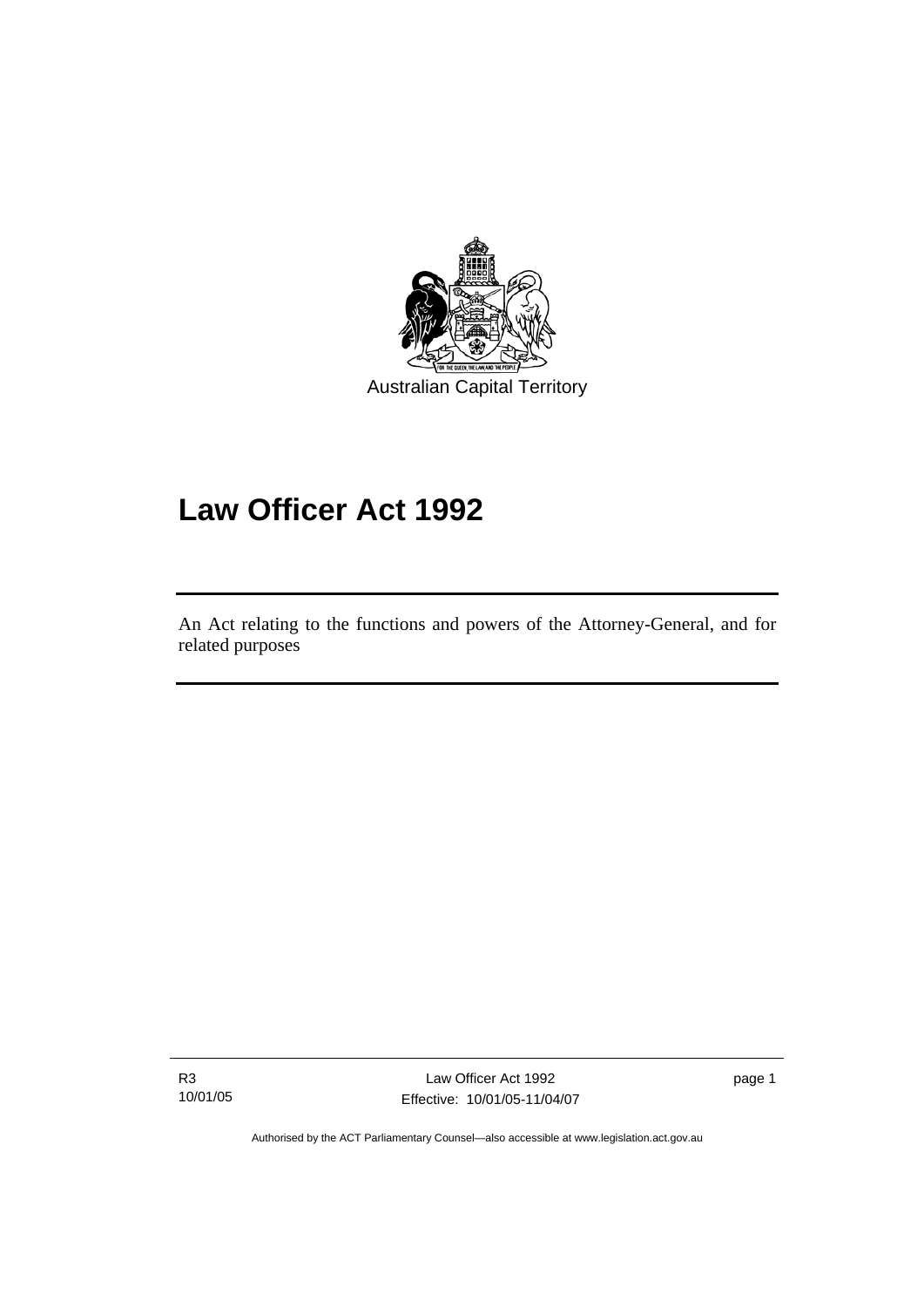# **1 Name of Act**

This Act is the *Law Officer Act 1992.*

# **2 Meaning of** *Attorney-General*

In this Act, a reference to the Attorney-General is a reference to—

- (a) the Minister designated Attorney-General by the Chief Minister; or
- (b) if no Minister is so designated—the Minister for the time being administering this Act;

and, if another Minister is authorised by the Chief Minister to act on behalf of that Minister, includes a reference to that other Minister.

# **3 Position of Attorney-General**

The Attorney-General is the first law officer of the Territory.

# **4 Functions of Attorney-General**

The functions of the Attorney-General are—

- (a) to be the chief legal representative of—
	- (i) the Crown in right of the Territory; and
	- (ii) the Territory;
- (b) to be the principal legal adviser to the Territory; and
- (c) to have responsibility for the administration of law and justice in the ACT; and
- (d) to institute and conduct litigation on behalf of—
	- (i) the Crown in right of the Territory; or
	- (ii) the Territory; or
	- (iii) a Minister; or

R3 10/01/05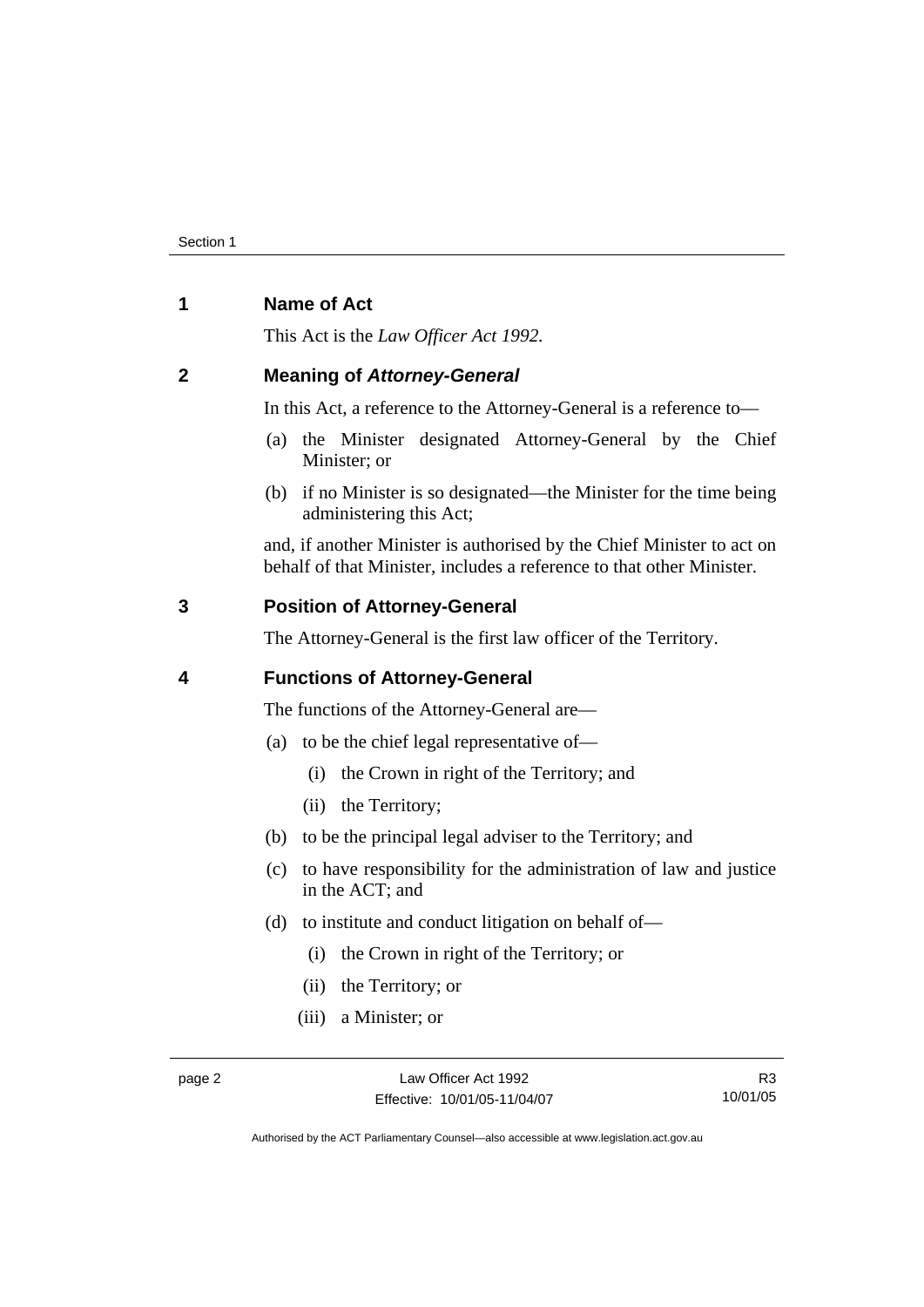- (iv) a person suing or being sued on behalf of the Territory; and
- (e) to exercise the functions given to the Attorney-General by another Act; and
- (f) to exercise any other functions prescribed under the regulations.
- *Note* A provision of a law that gives an entity (including a person) a function also gives the entity powers necessary and convenient to exercise the function (see Legislation Act, s 196 and dict, pt 1, def *entity*).

# **5 Additional functions of Attorney-General**

The Attorney-General also has, in relation to the Territory, the traditional functions, prerogatives and privileges of State Attorneys-General, subject to this Act and any other Territory law.

# **5A Effect of Attorney-General's functions on certain litigation**

To remove any doubt, the functions of the Attorney-General, including the traditional functions, prerogatives and privileges of State Attorneys-General, do not prevent, and are taken never to have prevented, a person authorised by the Territory, or under a Territory law, from instituting or conducting litigation mentioned in section 4 (d) (Functions of Attorney-General).

# **5B Judicial notice of Attorney-General's appointment etc**

- (1) In any legal proceeding, a document apparently signed by the Attorney-General is presumed to have been signed by the Attorney-General in the absence of evidence to the contrary.
- (2) The instrument by which the Attorney-General is so designated must, on production to the Supreme Court, be noted in the records of the court.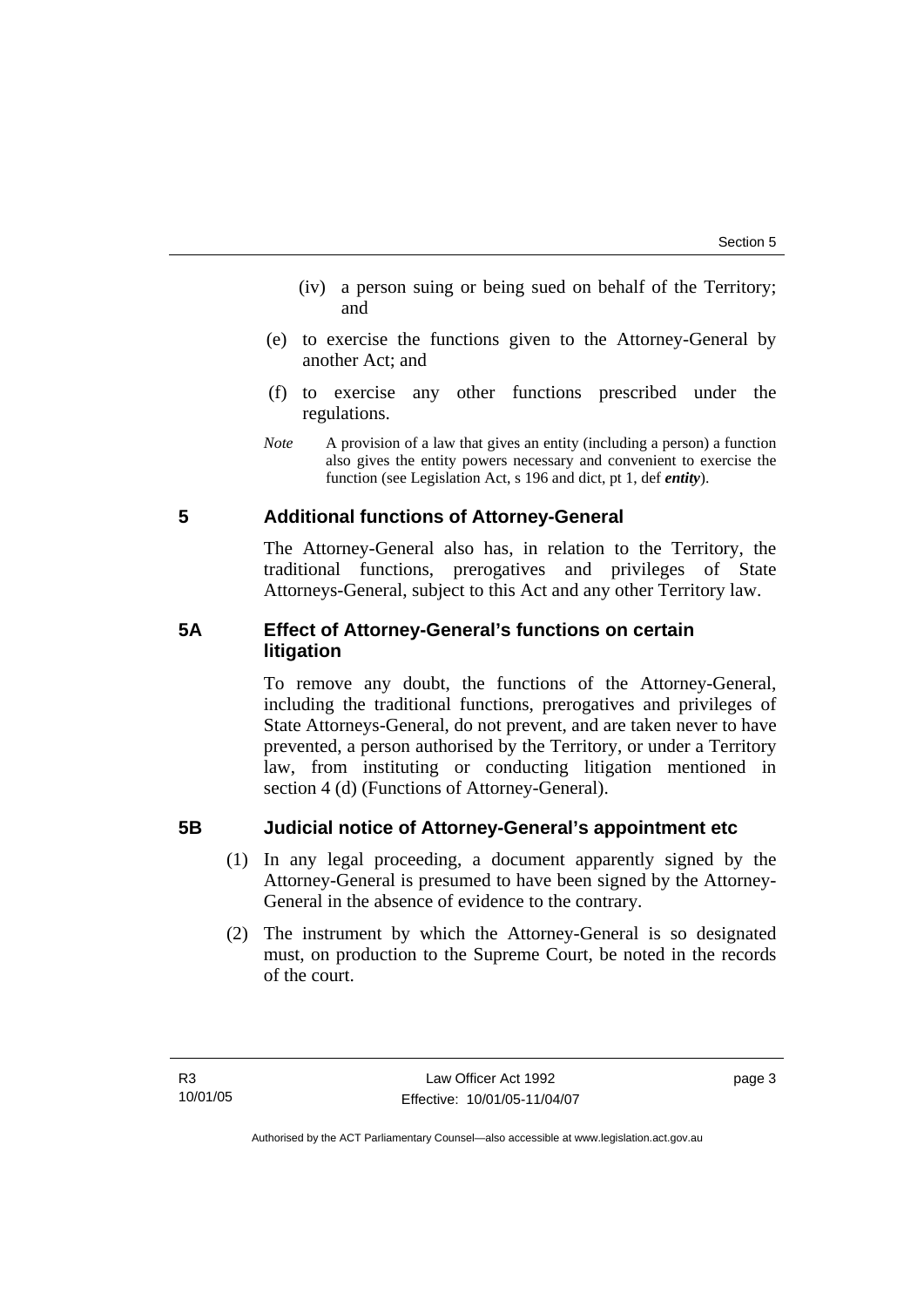(3) No action, proceeding or matter (whether civil or criminal) by or against the Attorney-General abates or is affected by any change of office holder.

# **6 Regulation-making power**

The Executive may make regulations for this Act.

*Note* Regulations must be notified, and presented to the Legislative Assembly, under the *Legislation Act 2001*.

page 4 Law Officer Act 1992 Effective: 10/01/05-11/04/07

R3 10/01/05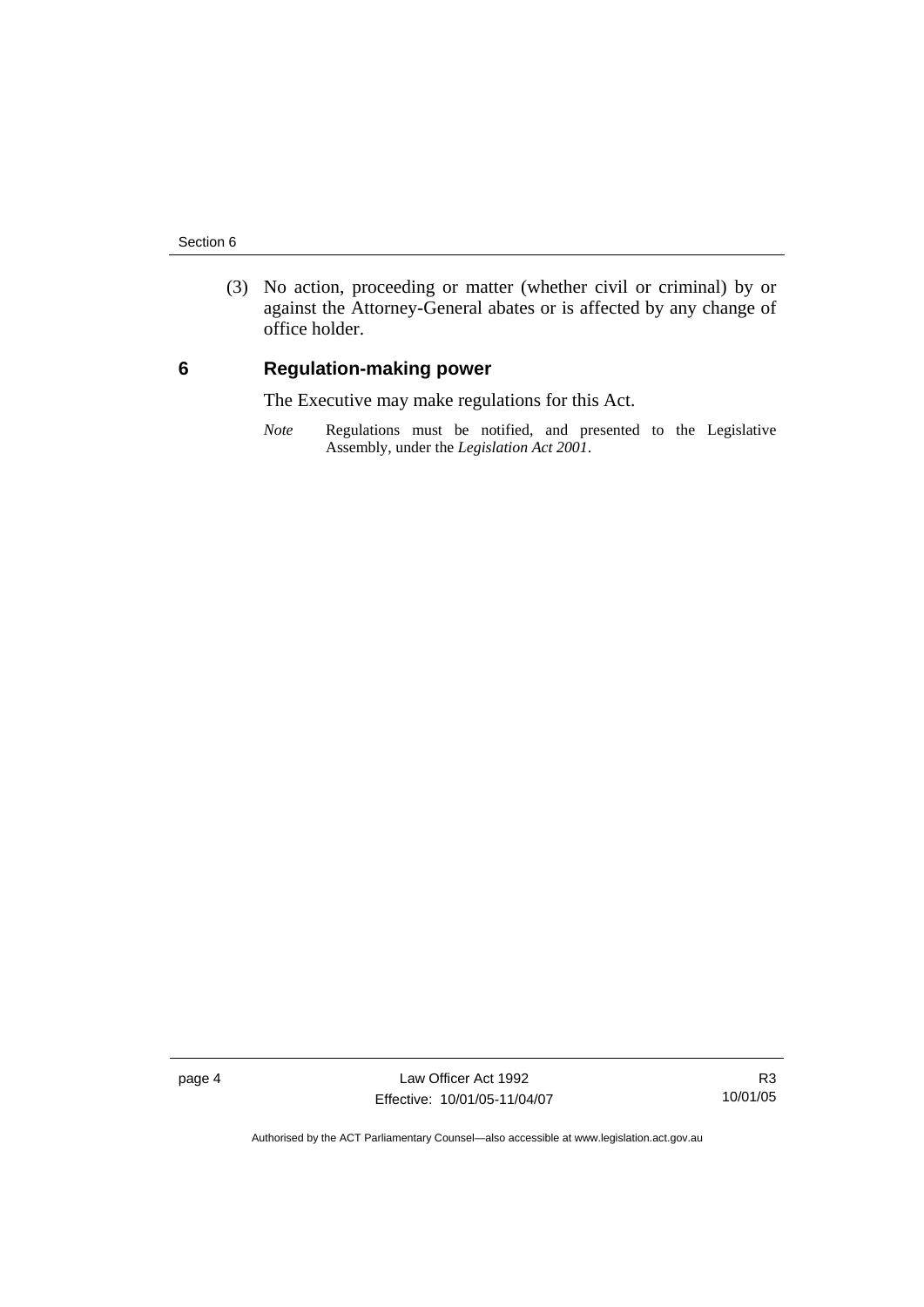#### **Endnotes**

# **Endnotes**

# **1 About the endnotes**

Amending and modifying laws are annotated in the legislation history and the amendment history. Current modifications are not included in the republished law but are set out in the endnotes.

Not all editorial amendments made under the *Legislation Act 2001*, part 11.3 are annotated in the amendment history. Full details of any amendments can be obtained from the Parliamentary Counsel's Office.

Uncommenced amending laws and expiries are listed in the legislation history and the amendment history. These details are underlined. Uncommenced provisions and amendments are not included in the republished law but are set out in the last endnote.

If all the provisions of the law have been renumbered, a table of renumbered provisions gives details of previous and current numbering.

The endnotes also include a table of earlier republications.

| $am = amended$<br>$amdt = amendment$<br>$ch = chapter$<br>$def = definition$<br>$dict = dictionary$<br>$disallowed = disallowed by the Legislative$<br>Assembly<br>$div = division$<br>$exp = expires/expired$<br>$Gaz = qazette$<br>$hdg =$ heading<br>$IA = Interpretation Act 1967$<br>$ins = inserted/added$<br>$LA =$ Legislation Act 2001<br>$LR =$ legislation register<br>$LRA =$ Legislation (Republication) Act 1996<br>$mod = modified/modification$<br>$o = order$ | $ord = ordinance$<br>orig = original<br>par = paragraph/subparagraph<br>$pres = present$<br>$prev = previous$<br>$(\text{prev}) = \text{previously}$<br>$pt = part$<br>$r = rule/subrule$<br>$renum = renumbered$<br>$reloc = relocated$<br>$R[X]$ = Republication No<br>$RI = reissue$<br>$s = section/subsection$<br>$sch = schedule$<br>$sdiv = subdivision$<br>$sub =$ substituted<br>SL = Subordinate Law<br>$underlining = whole or part not commenced$ |
|--------------------------------------------------------------------------------------------------------------------------------------------------------------------------------------------------------------------------------------------------------------------------------------------------------------------------------------------------------------------------------------------------------------------------------------------------------------------------------|---------------------------------------------------------------------------------------------------------------------------------------------------------------------------------------------------------------------------------------------------------------------------------------------------------------------------------------------------------------------------------------------------------------------------------------------------------------|
| $om = omitted/report$                                                                                                                                                                                                                                                                                                                                                                                                                                                          | or to be expired                                                                                                                                                                                                                                                                                                                                                                                                                                              |
|                                                                                                                                                                                                                                                                                                                                                                                                                                                                                |                                                                                                                                                                                                                                                                                                                                                                                                                                                               |

## **2 Abbreviation key**

R3 10/01/05

Law Officer Act 1992 Effective: 10/01/05-11/04/07 page 5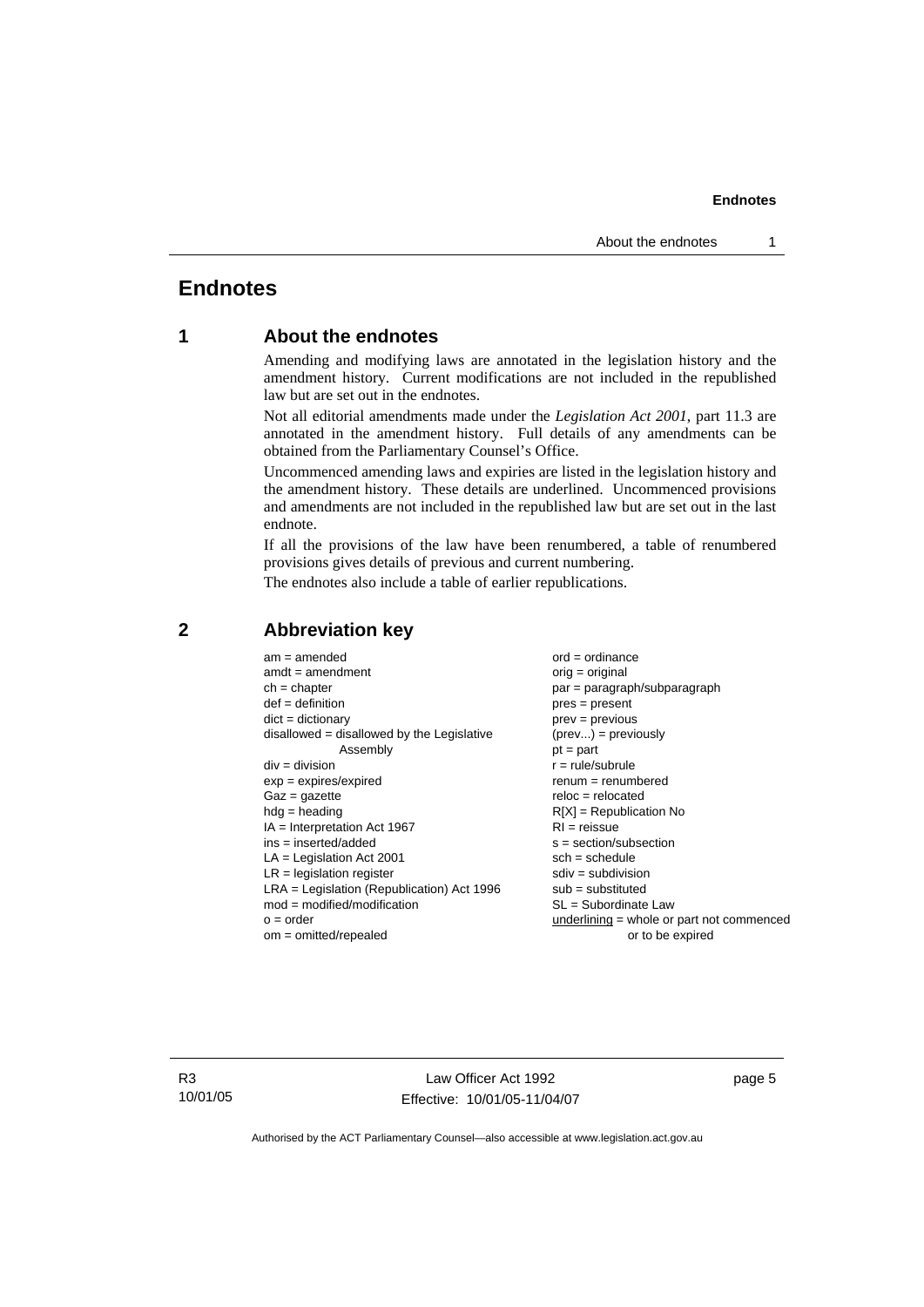#### **Endnotes**

3 Legislation history

# **3 Legislation history**

After 11 May 1989 and before 10 November 1999, Acts commenced on their notification day unless otherwise stated (see *Australian Capital Territory (Self-Government) Act 1988* (Cwlth) s 25).

#### **Law Officer Act 1992 No 54**

notified 25 September 1992 (Gaz 1992 No S162) commenced 25 September 1992

as amended by

#### **Legislation (Consequential Amendments) Act 2001 No 44 pt 214**

notified 26 July 2001 (Gaz 2001 No 30)

s 1, s 2 commenced 26 July 2001 (IA s 10B) pt 214 commenced 12 September 2001 (s 2 and see Gaz 2001 No S65)

#### **Justice and Community Safety Legislation Amendment Act 2003 A2003-2 pt 10**

notified LR 3 March 2003 s 1, s 2 commenced 3 March 2003 (LA s 75 (1)) pt 10 commenced 31 March 2003 (s 2 (2))

#### **Court Procedures (Consequential Amendments) Act 2004 A2004-60 amdt 1.131**

notified LR 2 September 2004 s 1, s 2 commenced 2 September 2004 (LA s 75 (1)) amdt 1.131 commenced 10 January 2005 (s 2 and see Court Procedures Act 2004 A2004-59, s 2 and CN2004-29)

# **4 Amendment history**

#### **Functions of Attorney-General**

| s 4 hda | sub A2003-2 s 52      |
|---------|-----------------------|
| .s. 4   | am A2003-2 s 53, s 54 |

**Additional functions of Attorney-General**  s 5 sub A2003-2 s 55

#### **Effect of Attorney-General's functions on certain litigation**  s 5A ins A2003-2 s 55

#### **Judicial notice of Attorney-General's appointment etc**

s 5B reloc from Crown Proceedings Act 1992 s 18 by A2004-60 amdt 1.131

page 6 Law Officer Act 1992 Effective: 10/01/05-11/04/07

R3 10/01/05